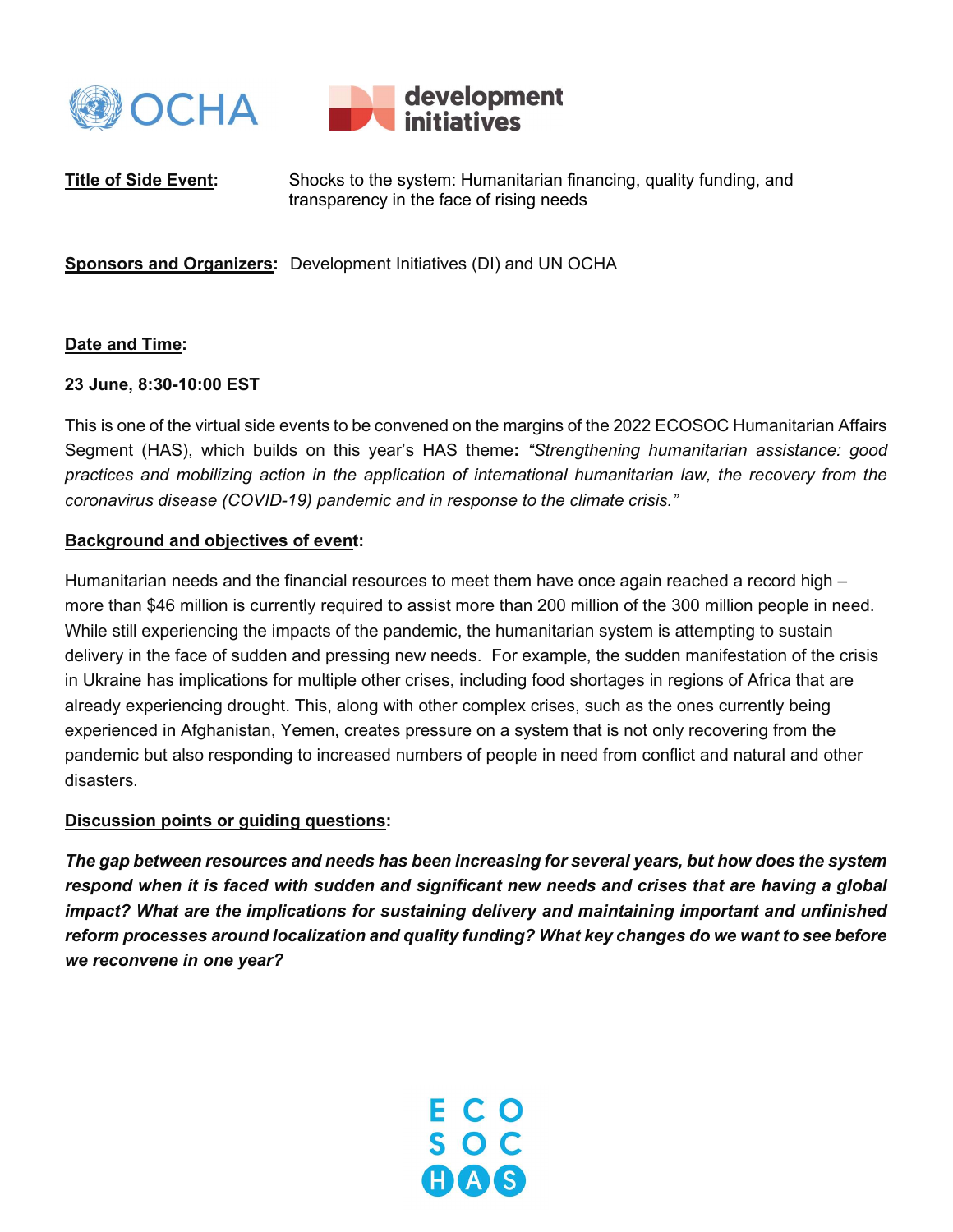This event will present an update of the Global Humanitarian Overview (GHO), including the number of people in need across the 69 countries covered by UN-coordinated plans and funding gaps as of mid-2022. Development Initiatives will present a preview of their 2022 Global Humanitarian Assistance (GHA) report, a data-driven retrospective on collective humanitarian response. The presentation will include key trends in global humanitarian assistance, including how funding is being channeled in ways which allow effective, flexible response to crises.

The event will then explore the challenges and opportunities going forward. Donors and humanitarian agencies will share their experiences and perspectives on 1) defining priorities, 2) compounded crises, and 3) the ability to mobilise sufficient levels of resources given the current international and national constraints.

# Key concrete action points and recommendations/take away messages:

This event will:

- Provide a retrospective of humanitarian funding trends, as well as an update of the current funding status of coordinated inter-agency plans to raise awareness of continually high humanitarian needs, funding gaps and urgent priorities.
- Examine existing opportunities in the humanitarian funding landscape for adaptation and collective advocacy for humanitarian plans, pooled funding mechanisms, and best practices to fund humanitarian crises; and promote system improvements and better coordination for funding to meet and reduce humanitarian needs.
- Reflect on the need for a strategic and coordinated approach to advocate for more quality funding, including cascading to local partners, speed and flexibility. In this regard, this discussion will also cover some of the key points related to humanitarian funding that are being discussed in Grand Bargain political caucuses will be presented.
- Highlight the importance of coordinating different types of financing (humanitarian and development) to address crisis needs, particularly given the risk of decreases in Overseas Development Assistance in the current context.
- Show how increased pressures on the system affect the ability to achieve long-needed reforms.

### Format of the side event:

The side event is a fully virtual structured webinar on Zoom.

# Moderator and panelists:

Moderator: Christina Bennett, Chief Executive Officer, Start Network

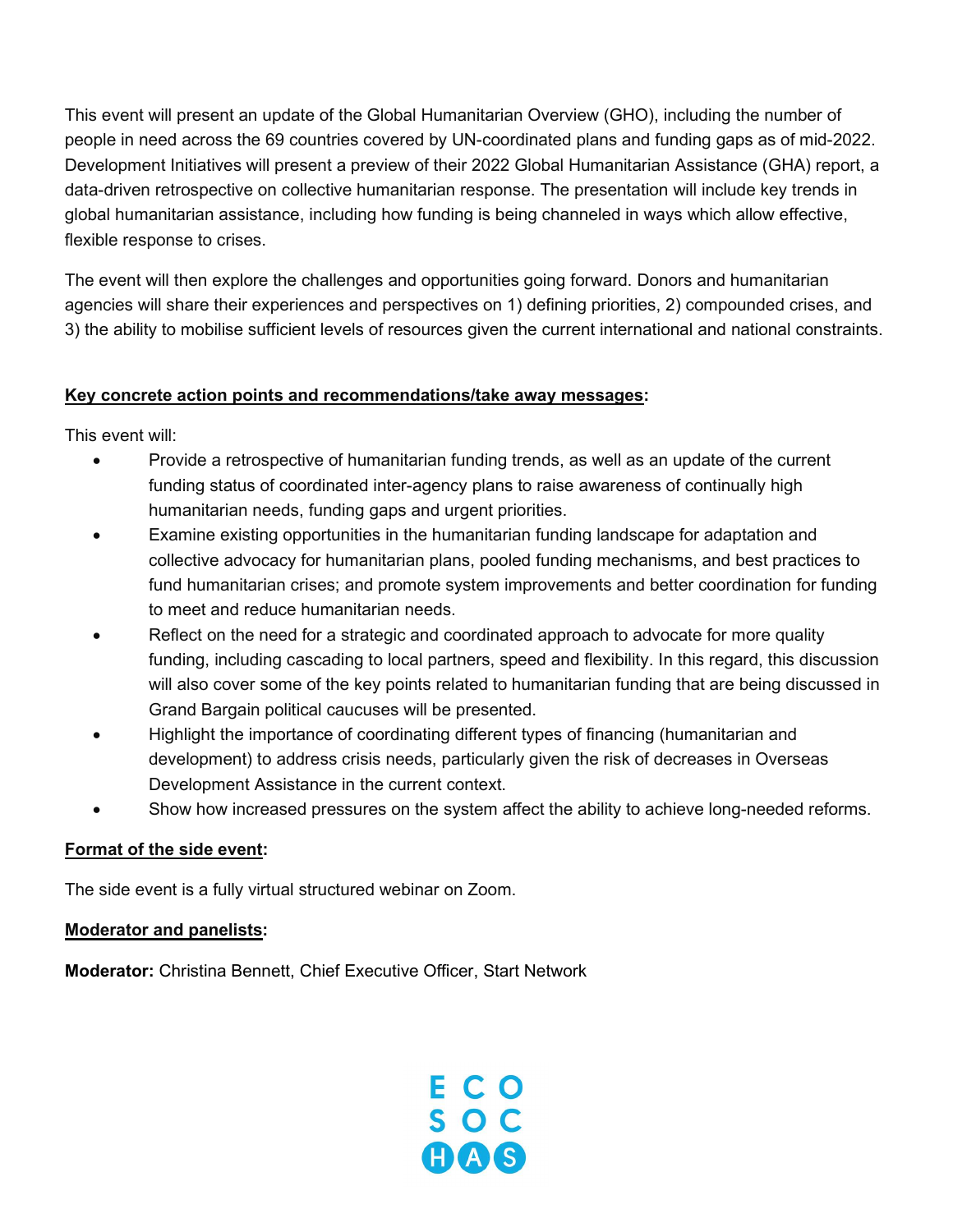## Presentations and panel composition:

- Ms. Joyce Msuya, Assistant Secretary-General, UN OCHA
- Mr. Angus Urquhart, Crisis and Humanitarian Lead, Development Initiatives
- H.E. Ms. Ameirah Al Hefeiti, Deputy Permanent Representative, Permanent Mission of the United Arab Emirates in New York
- H.E. Mr. Ariel Rodelas Penaranda, Ambassador Deputy Permanent Representative, Permanent Mission of the Philippines in New York
- Ms. Amal Syam, Director, Women's Affair Center, occupied Palestinian territory
- Mr. Adessou Kossivi, Regional Director, Global Network of Civil Society Organisations for Disaster Reduction
- Ms. Farida Ben, Director of Humanitarian Policy and Advocacy, International Rescue Committee

## Background Material:

The Global Humanitarian Overview will be posted on Reliefweb the day of the event.

The Global Humanitarian Assistance Report will be distributed the week beginning 11 July.

### Connection details to join the event

Details for the event and registration instructions are here: https://us06web.zoom.us/webinar/register/WN\_d-CnhPO1S6yxUqixia1bnw

# Contact(s):

|               | <b>Focal Point 1</b>  | <b>Focal Point 2</b>                |
|---------------|-----------------------|-------------------------------------|
| Name:         | <b>Julie Thompson</b> | <b>Angus Urquhart</b>               |
| Email:        | thompson8@un.org      | angus.urquhart@devinit.org          |
| Phone:        |                       |                                     |
| Mobile:       | +41 78 667 2128       | +44 (0) 1179272 505                 |
| Mission or    | <b>UN OCHA</b>        |                                     |
| Organization: |                       | <b>Development Initiatives (DI)</b> |

E C O<br>S O C